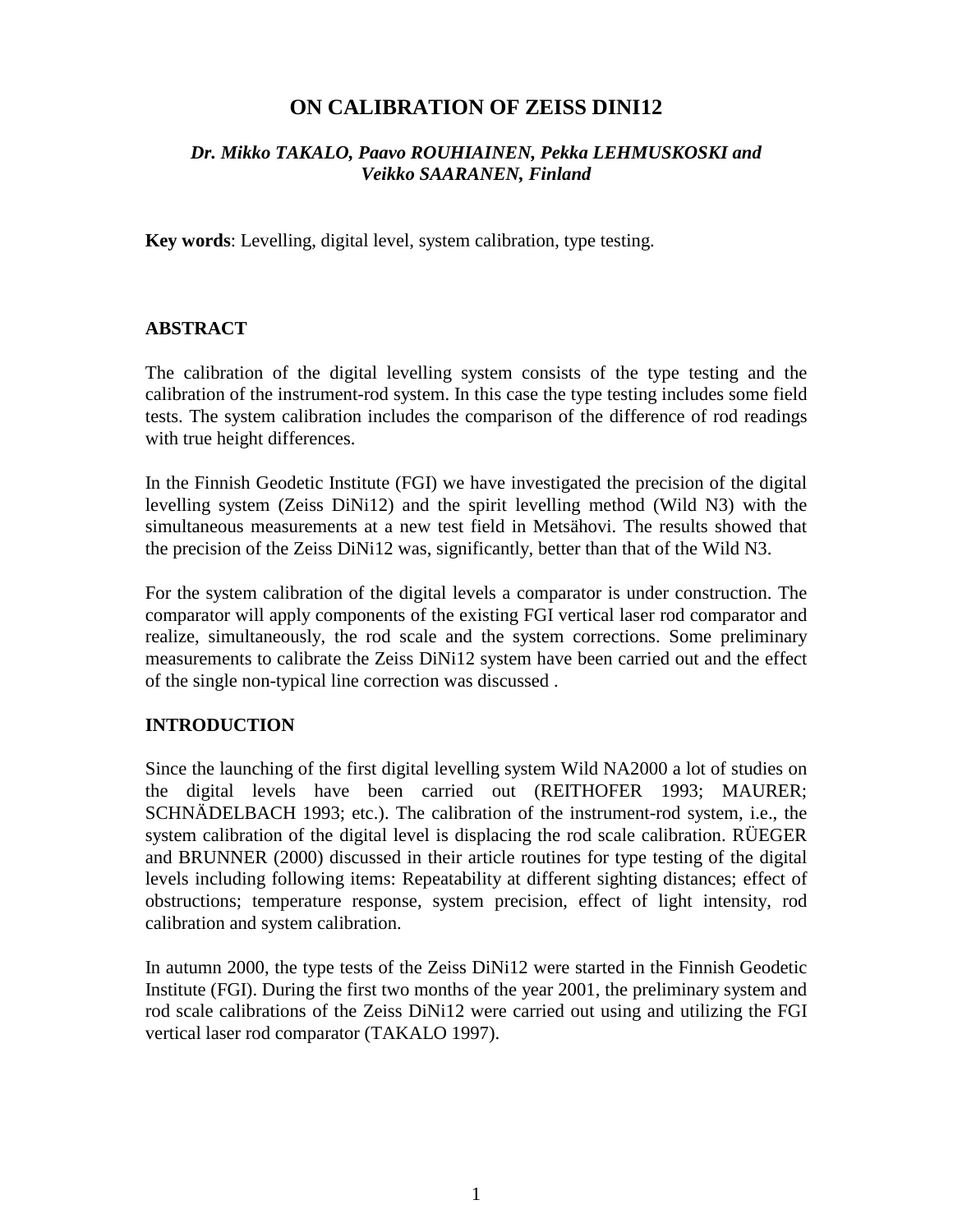### **FIELD TESTS**

#### **Metsähovi Test field**

In order to determine the line levelling accuracy of the Zeiss DiNi12 the Metsähovi test field (Fig. 1) was established. The field locates in the wooded area near by the Metsähovi





**Fig.1.** The Metsähovi test field for precise levelling instruments

**Fig. 2.** Height differences of each interval in the Metsähovi test field.

Space Geodetic station in Southern Finland. The field consists of five bench marks forming four intervals. All sites for rods are small bolts set on bedrock, boulders or support and all bench mark bolts are set on bedrock. The levelling roads are partly of sand, partly of rock and the total length of lines is 0.98 km.

#### **Measurements**

The precision of the both levelling systems was determined as follows: Each bench mark interval from setup to setup was simultaneously measured with the Zeiss DiNi12 and with the Wild N3. The 3 m long bar code invar rods and the conventional 3 m long invar rods were used. In all, five fore and back measurements were carried out on the 7.- 10,.13. and16. November, 2000. The weather conditions were favorable for precise levelling (cloudy, air temperature 2-7ºC).

#### **Results**

The measured height differences of each bench mark interval are given in Fig. 3.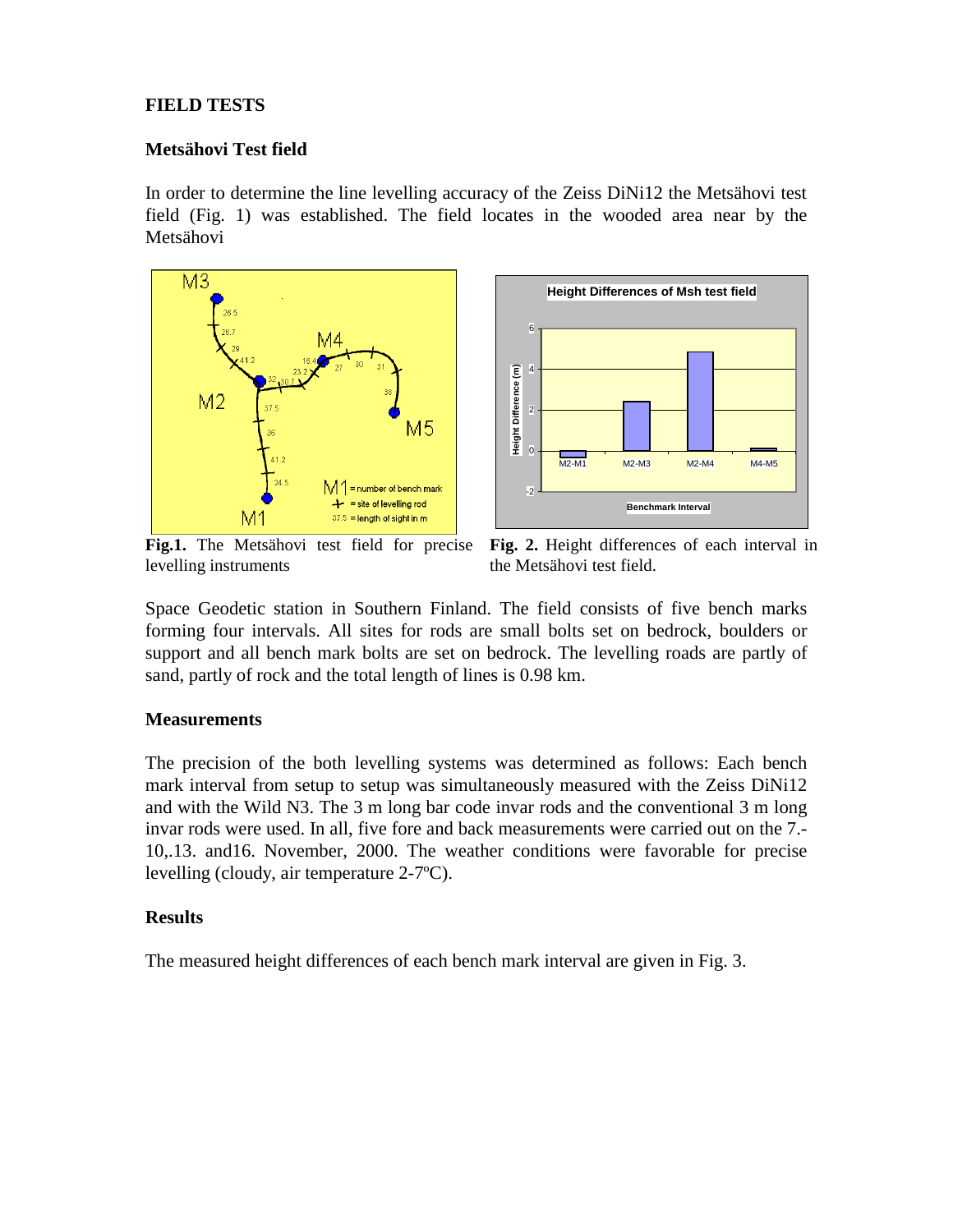

**Fig. 3**. Simultaneous measurements in the Metsähovi Test Field.

The mean of the measured height differences of each bench mark interval and their standard deviations are given in Table 1.

**Table 1.** Results of the simultaneous levellings with Zeiss DiNi12 and Wild N3 in the Metsähovi test field. Number of measurements is 10.

| <b>Bench mark</b> | Zeiss DiNi12 |            |              | Wild N3    |              | <b>Comparison</b> |              |
|-------------------|--------------|------------|--------------|------------|--------------|-------------------|--------------|
| <b>Interval</b>   | L            | HD         | <b>STDEV</b> | HD         | <b>STDEV</b> | <b>DIFF</b>       | <b>STDEV</b> |
|                   | (m)          | (mm)       | (mm)         | (mm)       | (mm)         | (mm)              | (mm)         |
| $1 = M2-M1$       | 278          | $-323.348$ | $\pm 0.156$  | $-323.265$ | $\pm 0.244$  | $-0.083$          | $\pm 0.289$  |
| $2 = M2-M3$       | 246          | 2416.307   | $\pm 0.125$  | 2416.290   | $\pm 0.213$  | 0.017             | ±0.247       |
| $3 = M2-M4$       | 208          | 4857.290   | $\pm 0.119$  | 4857.250   | $\pm 0.120$  | 0.040             | $\pm 0.169$  |
| $4 = M4 - M5$     | 252          | 135.816    | ±0.112       | 135.802    | $\pm 0.169$  | 0.014             | $\pm 0.203$  |
| In Total          | 982          |            |              |            |              |                   |              |
| <b>Mean</b>       | 246          |            | $\pm 0.129$  |            | $\pm 0.192$  | *)<br>0.0385      | $\pm 0.231$  |

**Key to columns:**  $L =$  Length of interval ;  $HD =$  Mean of height differences; STDEV = Standard deviation; DIFF = Difference between height differences of DiNi12 and Wild N3 \*) : Mean of absolute values.

The standard deviations

 $S_{Zeiss\,DiNi12} = \pm 0.26$  mm/  $\sqrt{k}$ m  $S_{\text{Wild N3}}$  = ±0.39 mm/ $\sqrt{\text{km}}$ .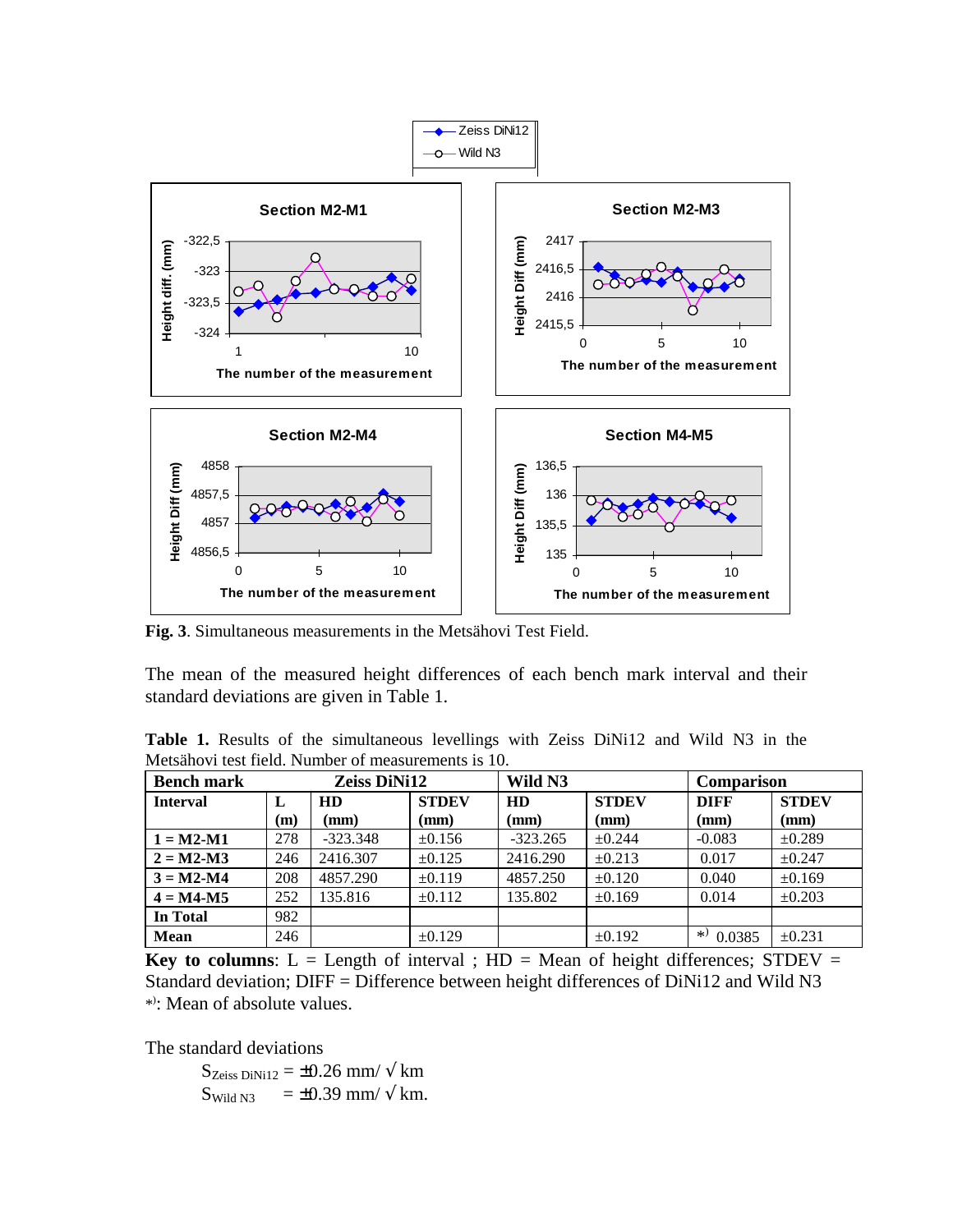Hence, according to Deutsche Norm DIN 18723 part 2 the accuracy with 95% confidence lies between following limits

 $0 < \sigma_{Zeiss\,DiNi12} < 0.32 \text{ mm/s} \times \text{ km}$  $0 \leq \sigma_{\text{Wild N3}} \leq 0.48 \text{ mm} / \sqrt{\text{ km}}.$ 

The standard deviation of the Zeiss DiNi12 is significantly smaller than that of the Wild N3, because the Fisher test value

 $F = S^{-2}$ Wild N3 /  $S^{-2}$ Zeiss Dini12 = 2.25

is with the 95% confidence larger than the critical value  $F(36,36,p=0.05) = 1.70$ .

On the contrary, the height differences between the instruments do not differ, because with 95% confidence the Student t-test value for the difference (DIFF) of the instrument means

 $T = (DIFF-0) / {S_{ DIFF} \sqrt{(1/n_{Zeiss \, Dini12} + 1/n_{Width\,N3})}} = 0.74$ 

is smaller than the critical value

 $T(40+40-2,p=0.05) = 1.99$ .

When considering the results of measurements by setups (Figs. 4-7), we can recognize some systematic sequences between the instruments.



**Fig. 4.** The height differences observed at the setup nos. 1, 2, 3 and 4 of the section M2-M1.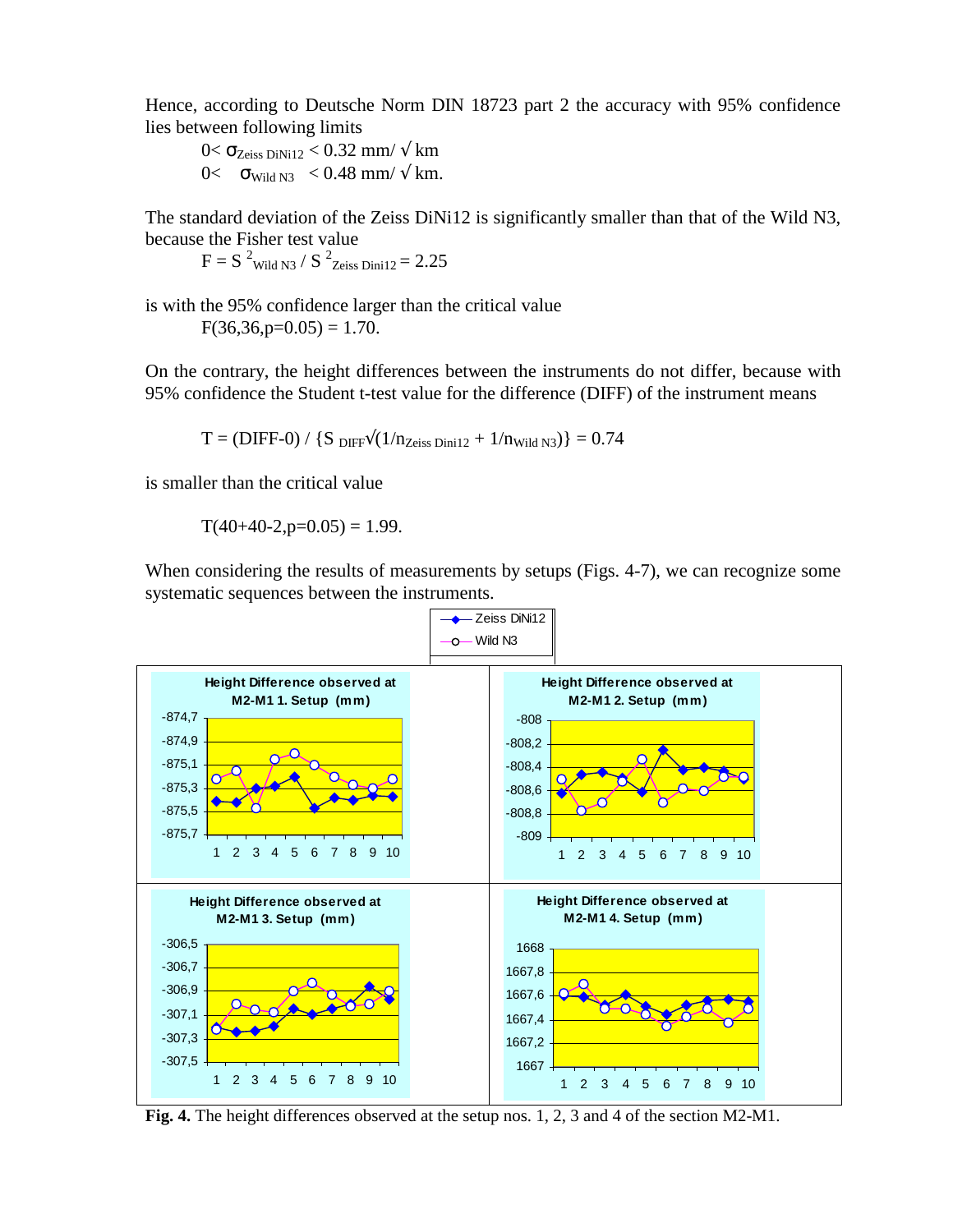

**Fig. 5**. The height differences observed at the setup nos. 1, 2, 3 and 4 of the section M2-M3.



**Fig. 6**. The height differences observed at the setup nos. 1, 2, 3 and 4 of the section M2-M4.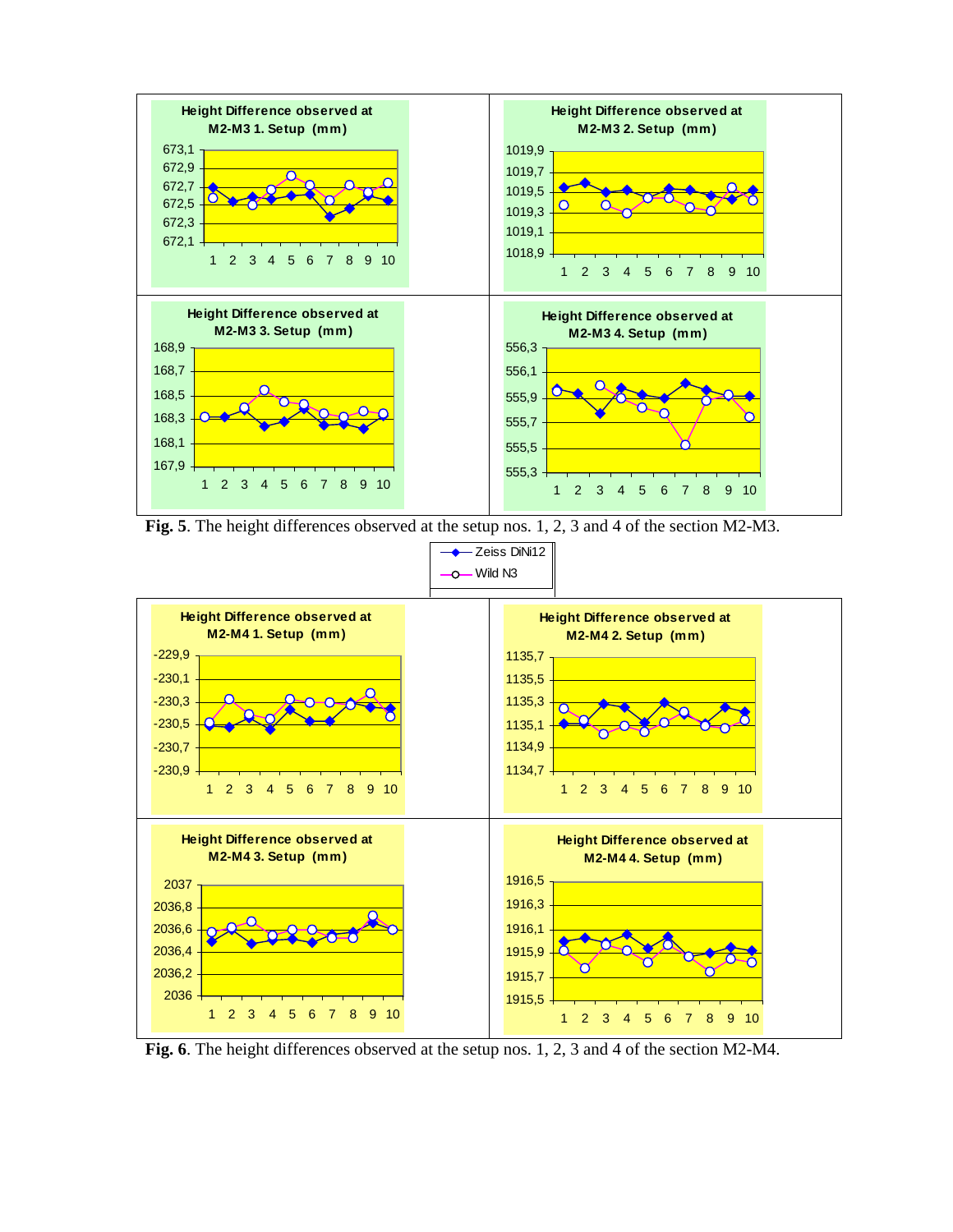

**Fig. 7**. The height differences observed at the setup nos. 1, 2, 3 and 4 of the section M4-M5 in the Metsähovi test field.

According to the setup observations (Figs. 4-7) we can state that the precision of the Zeiss DiNi12 is better than that of the Wild N3.

#### **SYSTEM CALIBRATION**

Nowadays, approximately, 30-40 digital levels of different type are in use in Finland. Thus the need for calibration is evident and many users ask: "How reliable are the rod readings of the digital levelling system and what are the restrictions and the real accuracy of the system". The system calibration, in which the differences of the rod readings are compared with the true differences determined with the laser interferometer (TAKALO 1999), tells us about the reliability of the digital levelling system. Also the accuracy of the digital levels can be derived from the residuals of corrections. The comparator for the digital levels is now under construction in the FGI. The calibration system will partly apply the existing vertical laser rod comparator and make possible the simultaneous calibrations of the rod scale and the instrument-rod system. With the comparator we can, now, use 1.7 m and 7.0 m sighting distances. In the future we hope to expand our sighting distances with plain mirrors.

Some preliminary system calibrations of the Wild NA2000 instrument with a fiber glass bar code rod GPCL4 using 1.7 m sighting distance (Fig. 9) and of the Zeiss DiNi12 using 1.7 m and 7.0 m sighting distances (Fig. 11 and 12) were carried out. When we had calibrated the rod scales with the FGI vertical laser rod comparator, results revealed non-typical errors both in the Zeiss DiNi (Fig. 10) and in the Wild bar code scales (Fig. 8). Many of them are out of standard given by the DIN 18717, which specifies a tolerance of  $\pm (0.02 \text{mm} + 20 \text{ppm})$  for an arbitrary rod interval at 20°C.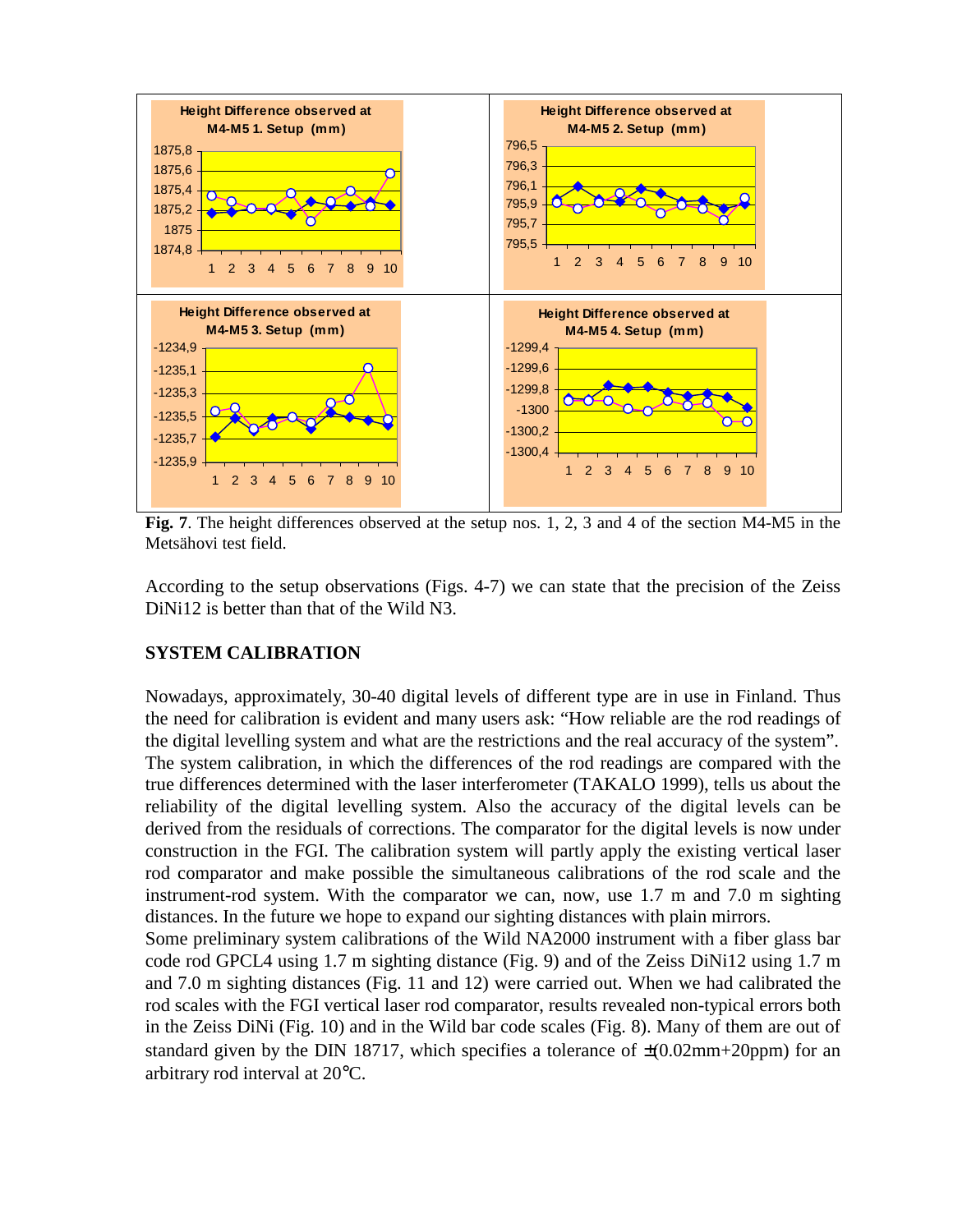

**Fig. 8**. Line correction of the Wild NA2000 barcode rod GPCL4.



**Fig. 9.** System calibration of the Wild NA2000.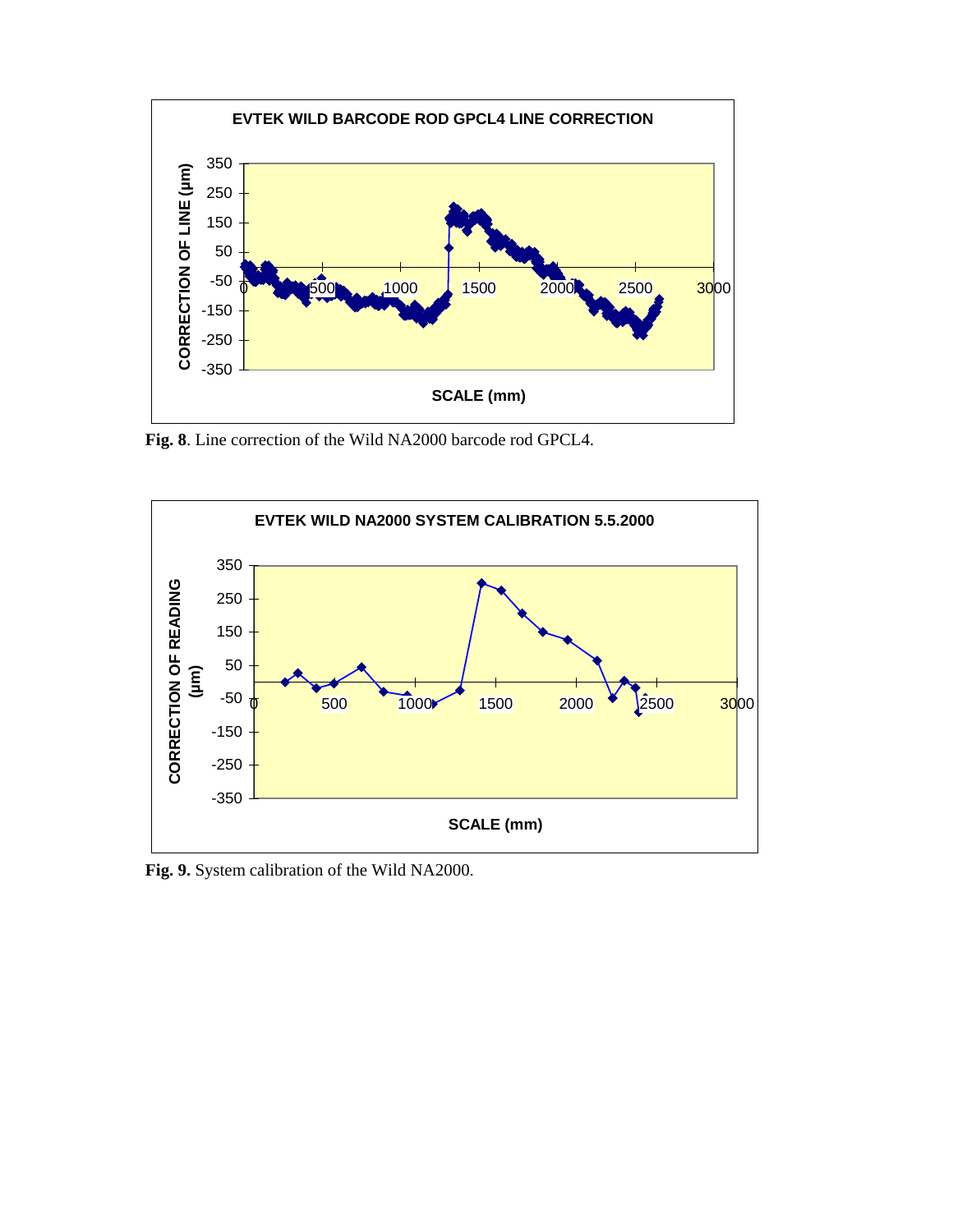

**Fig. 10**. Line correction of the Zeiss DiNi coded rod no. 14092.



**Fig. 11.** System calibration of the Zeiss DiNi12 using 1.7 m sighting distance.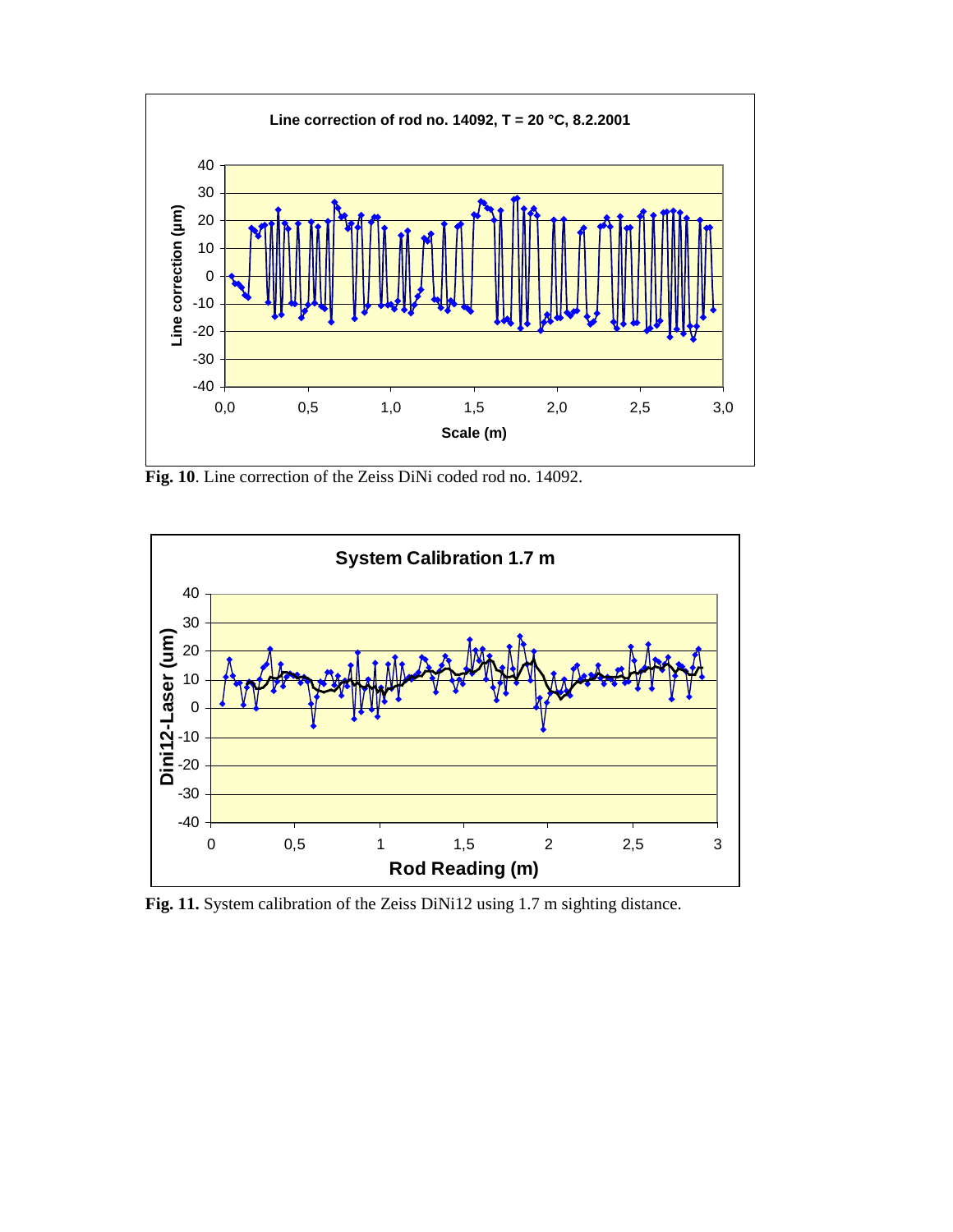

**Fig. 12.** System calibration of the Zeiss DiNi12 using 7.0 m sighting distance.



**Fig. 13**. Line correction of the Zeiss DiNi coded rod no. 12653.

As shown in Fig. 8, a big jump of line correction, app. 0.3 mm, causes a similar jump in rod reading of the Wild NA2000 (Fig. 9). The origin of this jump is from a poor junction between two sections of the fiber glass rod Wild GPCL4. The line corrections of the Zeiss DiNi coded rod no. 14092 (Fig. 10) are unexpected large compared to the corresponding of a "normal" Zeiss DiNi coded rod no. 12653 (Fig. 13), but the influence of big line errors is minute as shown in Figs. 11 and 12.